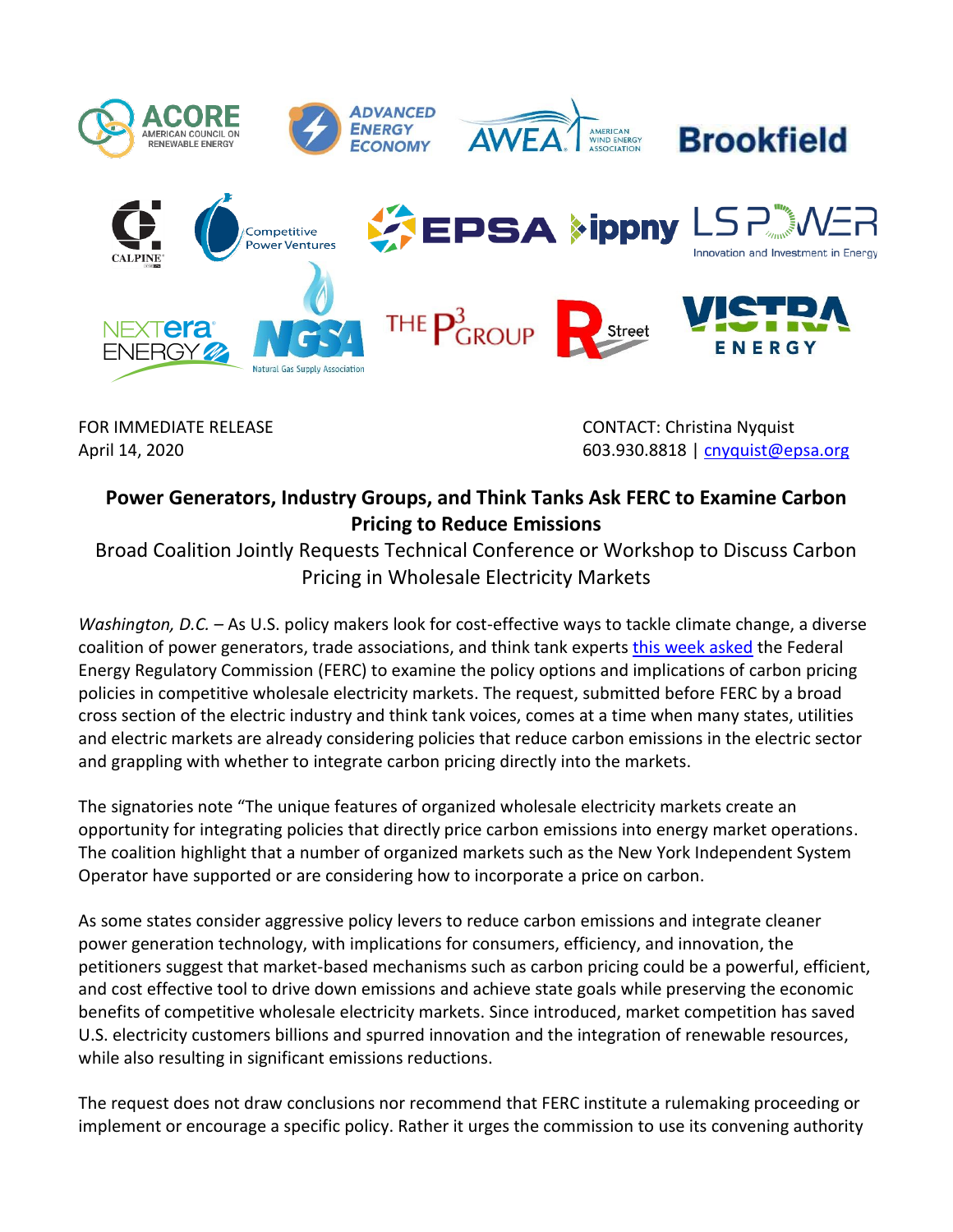to gather a wide range of stakeholders to examine a variety of mechanisms and to discuss the implications of states or other entities adopting carbon pricing policies in regions with organized wholesale electric energy markets. The stakeholders note the time is ripe for such a conversation, writing "This dialogue would complement state, regional, and national discussions currently taking place."

The full list of signatories include[s Advanced Energy Economy,](https://www.aee.net/) the [American Council on Renewable](http://www.acore.org/)  [Energy,](http://www.acore.org/) the [American Wind Energy Association,](http://www.awea.org/) [Brookfield Renewable](https://bep.brookfield.com/) Partners, [Calpine Corporation,](http://calpine.com/) [Competitive Power Ventures,](http://www.cpv.com/) the [Electric Power Supply Association,](http://www.epsa.org/) [PJM Power Providers Group,](https://www.p3powergroup.com/) the [Independent Power Producers of New York,](http://www.ippny.org/) the [Natural Gas Supply Association,](http://www.ngsa.org/) [LS Power,](https://www.lspower.com/) [NextEra](http://www.nexteraenergy.com/)  [Energy,](http://www.nexteraenergy.com/) the [R Street Institute,](https://www.rstreet.org/) and [Vistra Energy.](https://www.vistraenergy.com/) Statements from the petitioners are provided below:

## **Jeff Dennis, general counsel and managing director, Advanced Energy Economy:**

"Two overwhelming factors are impacting wholesale energy markets today. Low- and zero-carbon advanced energy technologies have become the most cost-effective options for meeting consumer needs. And state policymakers are enacting policies and large corporate customers are making commitments to 100 percent clean energy. Pricing carbon emissions is one of the tools, along with complementary policies, that states are considering to make this transition quickly and cost-effectively. FERC convening a dialogue on carbon pricing would be a good first step toward a much needed conversation about how the entire suite of state policies can be better integrated into the competitive wholesale electricity markets."

### **Gregory Wetstone, president and CEO, American Council on Renewable Energy:**

"As America's wholesale power markets weather unprecedented turmoil, thoughtful carbon pricing can serve as an effective complement to state policies like renewable energy standards which are designed to accelerate the transition to pollution-free, renewable power. Carbon pricing can play an important role in a comprehensive climate solution, and we look forward to working with FERC and this diverse coalition to explore effective carbon pricing models and other timely measures that allow us to mitigate the harmful impacts of climate change."

#### **Amy Farrell, senior vice president, American Wind Energy Association:**

"Increasingly, policymakers at the regional and state levels are enacting laws to reduce the carbon dioxide emissions that contribute to climate change. With that in mind, a number of competitive wholesale electricity markets are exploring or developing proposals to help achieve these policies by pricing carbon emissions directly in energy market operations. These proposals have the potential to reduce carbon emissions in a way that complements the competitive structure of electricity markets improving market efficiency, lowering costs to consumers, and ensuring reliability—making this approach an important opportunity for wholesale market stakeholders to consider. The time is ripe for FERC to hold a conference to allow stakeholders to trade ideas and information on the merits of integrating carbon pricing into FERC-jurisdictional markets."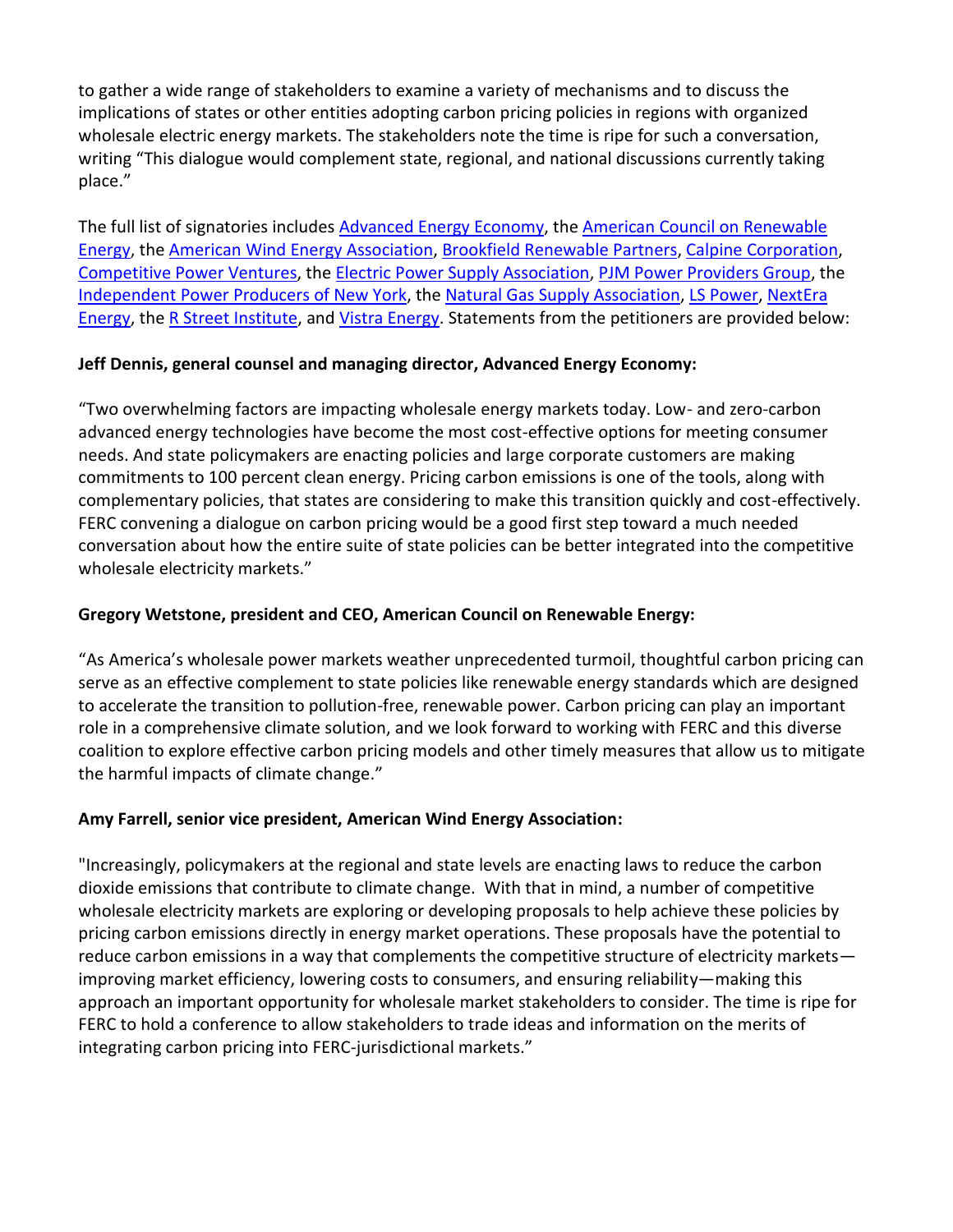## **Thad Hill, president and CEO, Calpine Corporation:**

"Calpine's core principles include support for competition and environmental stewardship. We believe that placing an economy-wide price on carbon will spur competitive markets to produce the most cost effective and environmentally responsible solutions. A Commission-sponsored technical conference or workshop will provide an important forum to allow the Commission and stakeholders to discuss these issues at the state, regional and national level."

#### **Tom Rumsey, senior vice president, External & Regulatory Affairs, Competitive Power Ventures:**

"CPV continues to believe that a well-structured, competitive market with appropriate price signals provides the most economic, reliable and environmentally responsible path forward. Putting a price on carbon is a critical step in reaching our goal of reducing carbon emissions from the power sector while improving reliability, protecting consumers and incentivizing innovation. Competitive markets can and should be a powerful tool, not an inhibitor to reaching our decarbonization goals."

#### **Todd Snitchler, president and CEO, the Electric Power Supply Association:**

"America's competitive electricity markets are a success story—and market-based mechanisms such as carbon pricing could be a powerful tool as we write the next chapter. Consumers have benefited from low prices, while market signals have driven swift and substantial emissions reductions and investment in newer, cleaner technology. With appropriate market-based tools such as carbon pricing in place, the markets can harness the power of competition to integrate new resources and deliver meaningful environmental progress in the next decade—while ensuring reliable energy at prices American families and businesses can afford. We look forward to working with FERC and all stakeholders to build a durable regulatory framework for sustainable environmental progress."

#### **Gavin Donohue, president and CEO, Independent Power Producers of New York:**

"Reliable, affordable, efficient—these are the hallmarks of the energy sector in New York as a result of competitive markets. Carbon pricing will build on that success, harnessing the power of competition to unlock technical innovation and more cost-effective means to reach our state's critical climate and energy goals. We have to get this right for the benefit of consumers and our environment. Having an open dialogue at FERC on carbon pricing proposals around the country will allow us to share perspectives and develop stronger policies for our regions."

#### **Paul Segal, president and CEO, LS Power:**

"LS Power is excited to join a FERC sponsored discussion of a market-based framework for energy supply that could more effectively advance the ability of RTOs to accommodate regional and state environmental policy goals."

#### **Dena Wiggins, president and CEO, Natural Gas Supply Association:**

"Our hope is that FERC's willingness to convene a broad stakeholder discussion on carbon pricing will prompt states to seriously consider it as a solution to meeting consumers' needs and clean energy targets. State and regional efforts to price carbon in the power sector, especially when well-designed